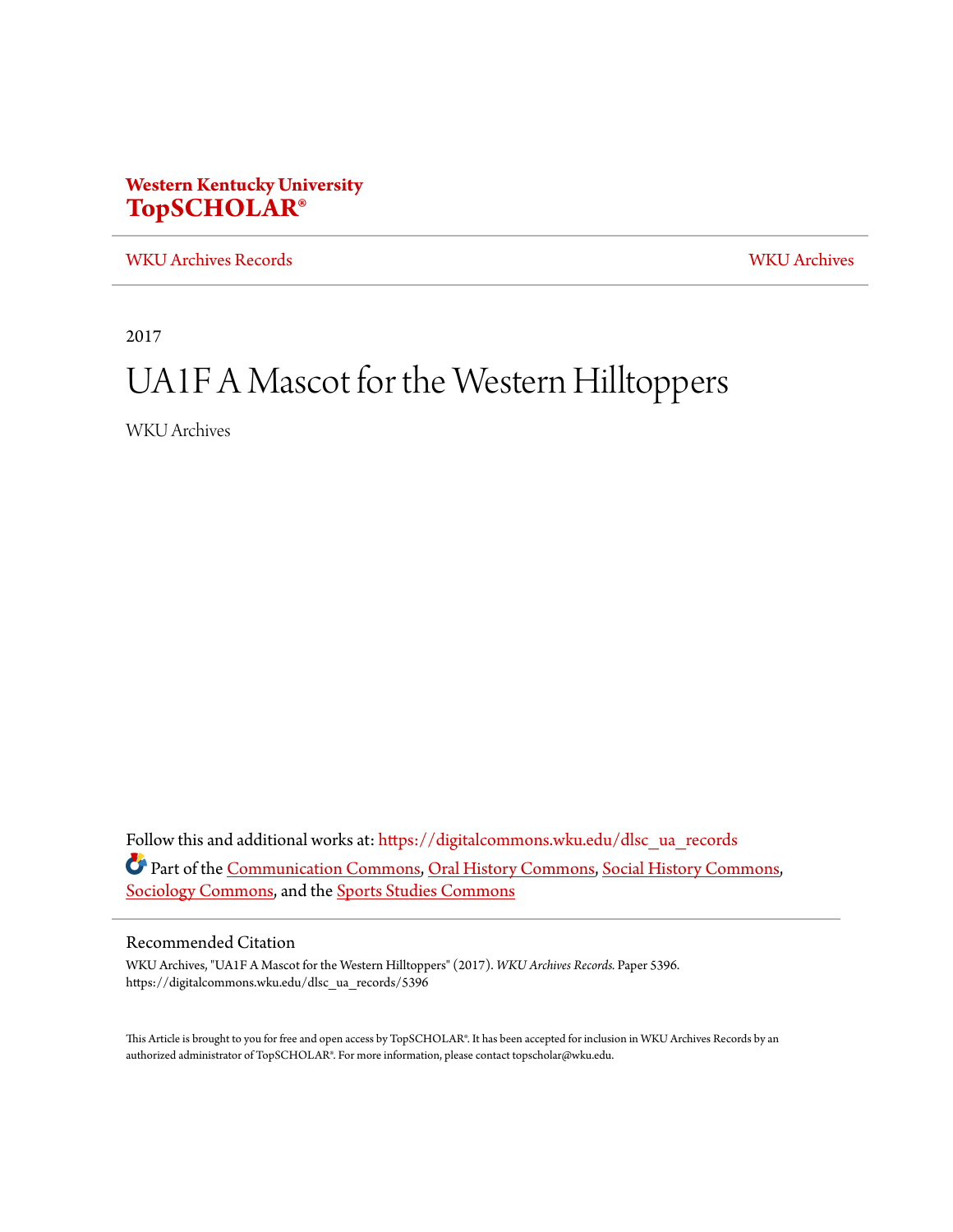

WKU Archives UA1F Vertical File Travelstead, Chester. "A Mascot for the Western Hilltoppers," memoir, nd

I grew up on a college campus. My mother taught music in Bowling Green, Kentucky, at a school first known as Western Kentucky State Normal School, later as a teachers college, and since about mid-century as Western Kentucky University; and until I graduated from high school, our small family lived in school-owned houses located on the Western campus -- very early in an abandoned wooden gymnasium, next in a small frame house in Cherryton Village (named after President H. H. Cherry), and later in the "Rock House," scene of some stories yet to be told in this series.

In the early 1920's, all the school's athletic teams were coached by Mr. Ed. Diddle. During his first years at Western, this most extraordinary man, known by most as "Uncle Ed," coached football, basketball (both men's and women's teams), baseball, track, and tennis, with the help of only a few student assistants -- one for each sport. There were no paid assistant coaches -- just some unwanted volunteers from the community who from time to time came to team practices and presumed to "advise" Mr. Diddle on various aspects of coaching.

Ed Diddle was kind and patient man -- usually quite calm and quiet -- but occasionally in his excitement and boyish enthusiasm while trying to make a point with those around him, whether athletes or not, he would come out with some unpredictable but quite quotable expressions ( "Diddleisms" some called them) such as "be sportsmanship, boys, be sportsmanship."

On one afternoon early in the fall of 1923 ( I remember the year because I was soon to be twelve years old) when I was watching the football team practice, Mr. Diddle came over to the sideline and asked me how old I was. Quite surprised by this sudden question, I told him I was twelve, even though my twelfth birthday was almost two weeks away.

"Hmm," he paused slightly, then continued. "How would you like to be the mascot for this football team?" Before he was quite finished, he was turning around to talk to the team's quarterback, Arnold "Winky" Winkenhoffer.

Not at all sure he was really talking to me, I said, "What is a mascot?"

He then told me, but only in bits and pieces, while he was telling the quarterback what play to call next. Just be here when I need you, he drawled; keep the water bucket filled; remind Paul Taylor (everyone called him "Horsemeat" Taylor) to wear his helmet, and be ready to call a doctor when someone gets hurt.

That was about it. In today's terms, it was not a very good job description, but I understood well enough to know I wanted to be the team's mascot and work for this man I admired and respected. To be his helper would be just great, I thought. Of course, I knew I was not to be paid for being the mascot, but that fact did not dampen my enthusiasm at all. We never had much money in our family when I was growing up. My mother a teacher; but I was taught early in life by her that if you never do any more than what you are paid for, you'll never be paid for more than you do. I had not forgotten that advice, so I didn't even mention money to Mr. Diddle.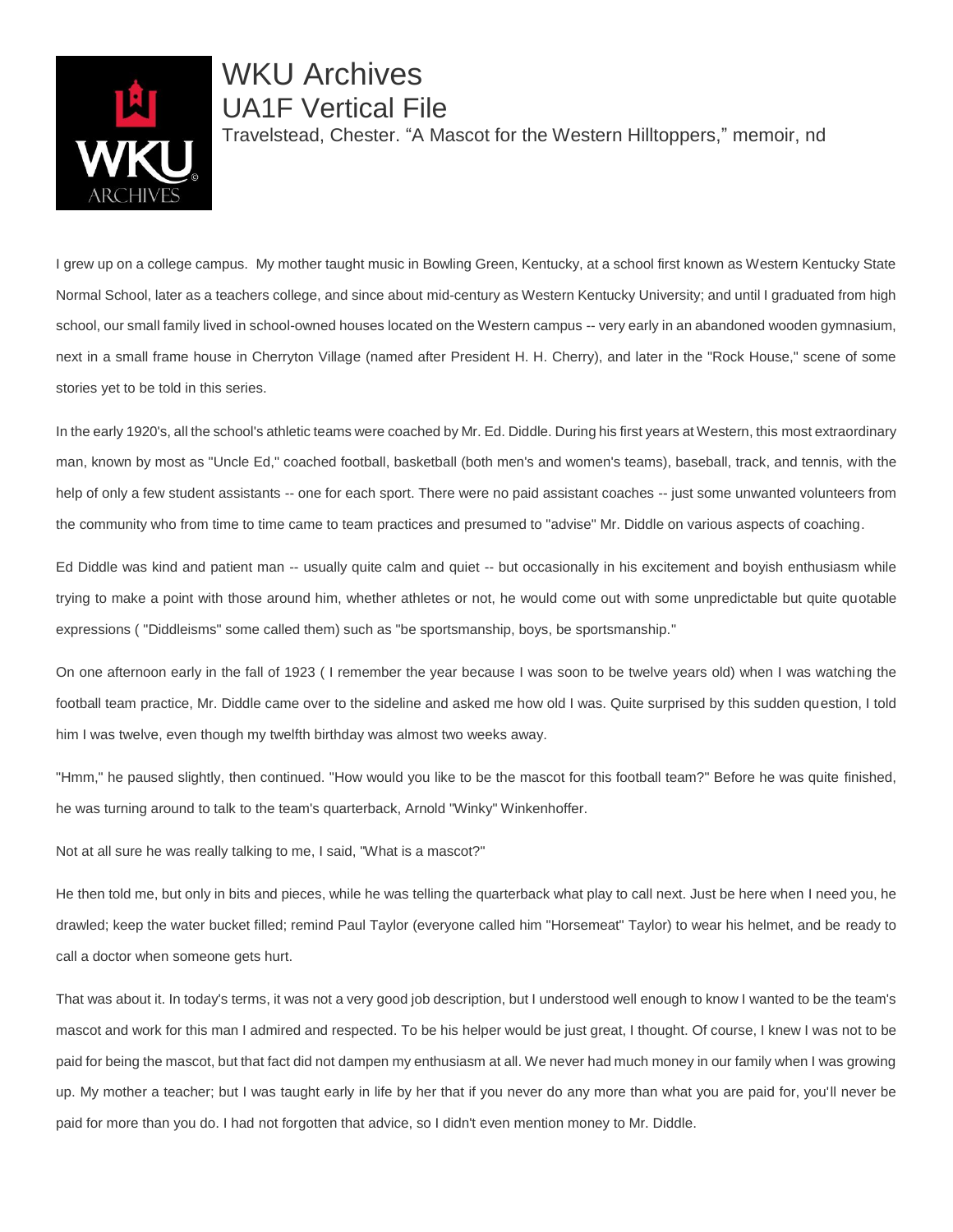I thanked him but said I would have to ask my mother -- especially since he had suggested I might get to take an out-of-town trip with the team, "if you don't' get too big for your britches," he had added, knowing full well that I understood what he meant. He also understood why it was necessary to get permission from my mother. Her reputation as a strict disciplinarian was well known on campus. Some of her friends thought she was too strict with her two sons.

When I asked her that night if I could be the team mascot under Mr. Diddle, she agreed but reminded me that I would still have to cut the firewood for our heating stove every afternoon after school, help wash and dry the dishes after supper, and prepare my lessons for the next day before going to bed each night. I readily agreed, because I had been doing all these things, with some time to spare.

The next afternoon I told Mr. Diddle I could be the mascot if he still wanted me. He assured me with a slight nod and a gentle grunt that he did, and I immediately ran out onto the practice filed and told "Horsemeat Taylor" that the coach said for him to put on his helmet, which he did with a frown and a short word of protest I had never heard before. I learned later that "Horsemeat" though it was "sissy" to wear a helmet. He boasted he was tough enough to play bareheaded, and he usually did.

The first and only trip I took that fall with the football team was from Bowling Green to Evansville, Indiana, where the Western Hilltoppers were scheduled to play the Evansville College Purples. The trip was to be made by train, even though the straight-line distance between these two towns was only eight-five or ninety miles. Since we had to go by way of Hopkinsville, Kentucky, however, the distance we actually traveled might have been as much as one hundred and forty miles. In any case, it was scheduled as an overnight train trip.

When we arrived at the Bowling Green train depot, Mr. Diddle purchased tickets for himself and members of the Western team, but none for me. "It would not be illegal if I bought a ticket for you with school money," he said. (I was sure he meant "legal" instead of "illegal" but I did not answer, except to say "oh!")

As we walked toward the train which had just pulled in, he said he would take care of me somehow. Don't worry; everything will work all right, he assured me. I was certainly glad my mother didn't know I was getting on a passenger train to take a trip without a ticket. I decided right then never to tell here, but she found later, any way.

Soon after we boarded the Pullman car of the long train, I learned what Mr. Diddle had in mind for me. The players took their assigned sleeping berths -- the lower ones for "Horsemeat" Taylor" and the other heavy tackles and ends, and the uppers for the lighter backfield players.

Me? Well, the coach said he had just the place for me: on the floor underneath one of the lower berths! "Get under there quick, he whispered, as the conductor opened the door to our car. And immediately I scooted under the berth, stomach down and lay there quietly while the conductor collected tickets, counted passengers, and talked briefly with Mr. Diddle about the next day's football game before going on to the next car.

A few minutes later when I slid out into the dimly-lit aisleway, I suddenly felt a big foot planted on the center of my back. The heavy pressure was unbearable, and I screamed with pain. The weight was removed as I turned over I could see "Horsemeat Taylor" towering over me, his football helmet firmly fastened under his chin, heavy socks on his feet, and absolutely naked everywhere else.